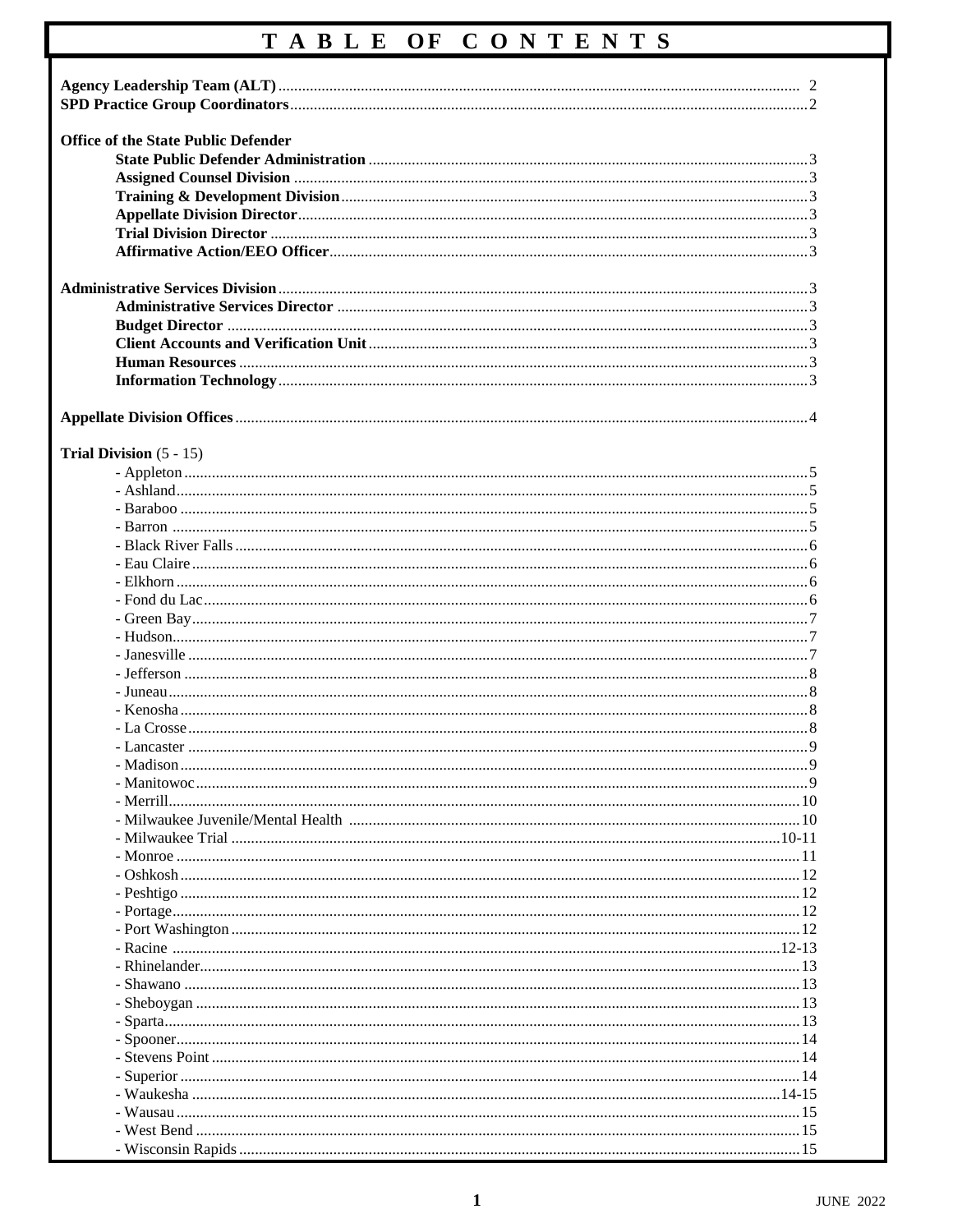### **A G E N C Y L E A D E R S H I P T E A M**

| <b>SPD PRACTICE GROUP COORDINATORS</b>                                                         |  |
|------------------------------------------------------------------------------------------------|--|
| or email: KrauseB@opd.wi.gov                                                                   |  |
|                                                                                                |  |
| <b>Forensics Practice Group Coordinators</b><br><b>Immigration Practice Group Coordinators</b> |  |
|                                                                                                |  |
|                                                                                                |  |
|                                                                                                |  |
|                                                                                                |  |
|                                                                                                |  |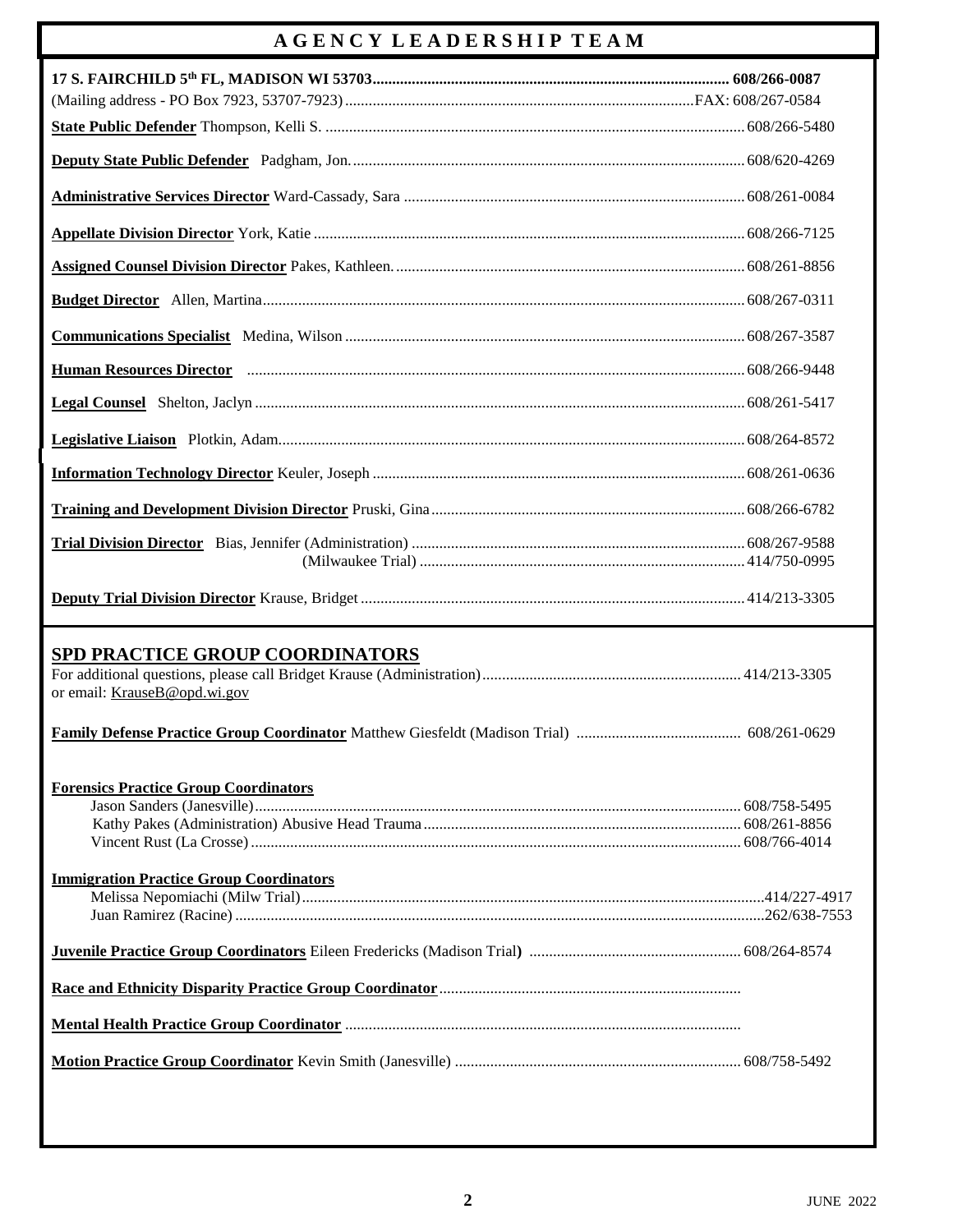## **O F F I C E of the STATE P U B L I C D E F E N D E R**

| <b>Trial Division Director Bias, Jennifer</b> |  |
|-----------------------------------------------|--|
|                                               |  |
|                                               |  |
|                                               |  |
| ADMINISTRATIVE SERVICES DIVISION              |  |
|                                               |  |
|                                               |  |
|                                               |  |
|                                               |  |
|                                               |  |
|                                               |  |
|                                               |  |
|                                               |  |
|                                               |  |
|                                               |  |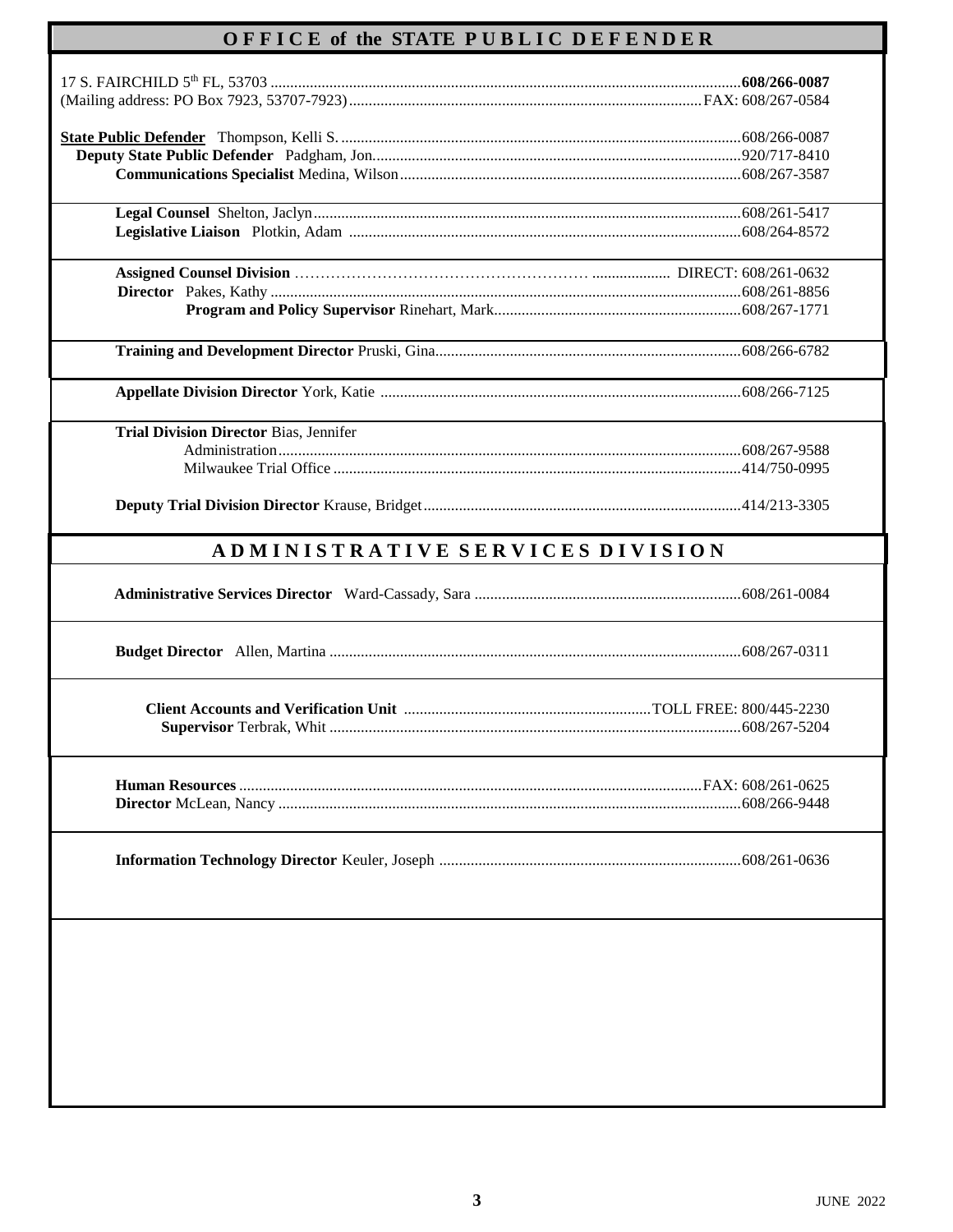### APPELLATE DIVISION OFFICES

|                       | 608/264-8563 |
|-----------------------|--------------|
|                       | 608/266-8388 |
|                       |              |
|                       |              |
| <b>Assistant SPDs</b> |              |
|                       |              |
|                       |              |
|                       |              |
|                       |              |
|                       |              |
|                       |              |
|                       |              |
|                       |              |
|                       |              |
|                       |              |
|                       |              |
|                       |              |
|                       |              |
|                       |              |
|                       |              |
|                       |              |
|                       |              |
|                       |              |
|                       |              |
|                       |              |
|                       |              |
|                       |              |
|                       |              |
|                       |              |
| <b>Assistant SPDs</b> |              |
|                       |              |
|                       |              |
|                       |              |
|                       |              |
|                       |              |
|                       | 414/227-4806 |
|                       |              |
|                       |              |
|                       |              |
|                       |              |
|                       |              |
|                       |              |
|                       |              |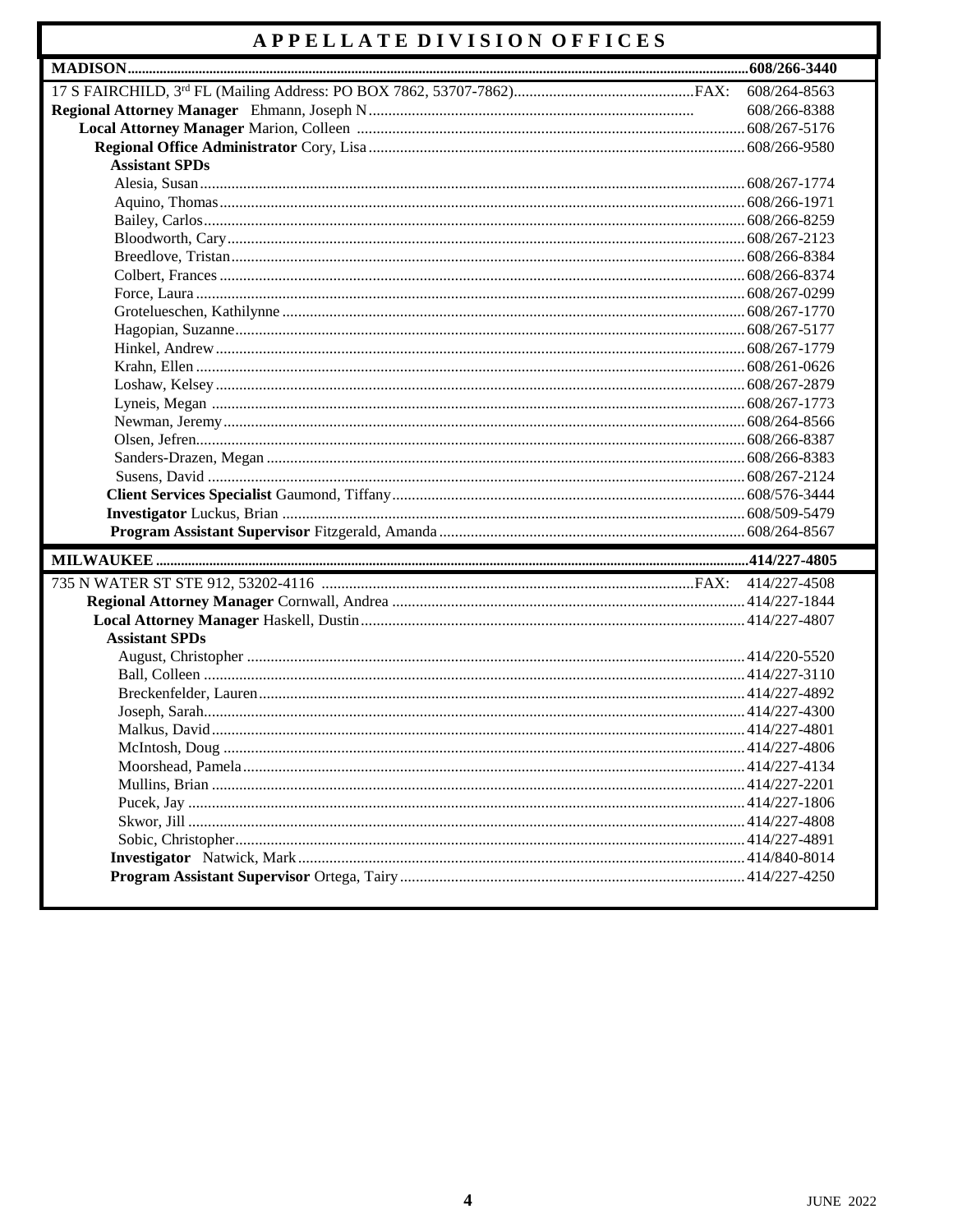### TRIAL DIVISION OFFICES

| <b>Assistant SPDs</b>             |  |
|-----------------------------------|--|
|                                   |  |
|                                   |  |
|                                   |  |
|                                   |  |
|                                   |  |
|                                   |  |
|                                   |  |
|                                   |  |
|                                   |  |
| <b>Investigators</b>              |  |
|                                   |  |
|                                   |  |
|                                   |  |
|                                   |  |
|                                   |  |
|                                   |  |
|                                   |  |
| <b>Assistant SPDs</b>             |  |
|                                   |  |
|                                   |  |
|                                   |  |
|                                   |  |
|                                   |  |
|                                   |  |
|                                   |  |
|                                   |  |
|                                   |  |
|                                   |  |
|                                   |  |
| <b>Assistant SPDs</b>             |  |
|                                   |  |
|                                   |  |
|                                   |  |
|                                   |  |
|                                   |  |
| <b>Investigators</b>              |  |
|                                   |  |
|                                   |  |
|                                   |  |
|                                   |  |
|                                   |  |
|                                   |  |
|                                   |  |
| <b>Assistant SPDs</b>             |  |
|                                   |  |
|                                   |  |
|                                   |  |
| <b>Client Services Specialist</b> |  |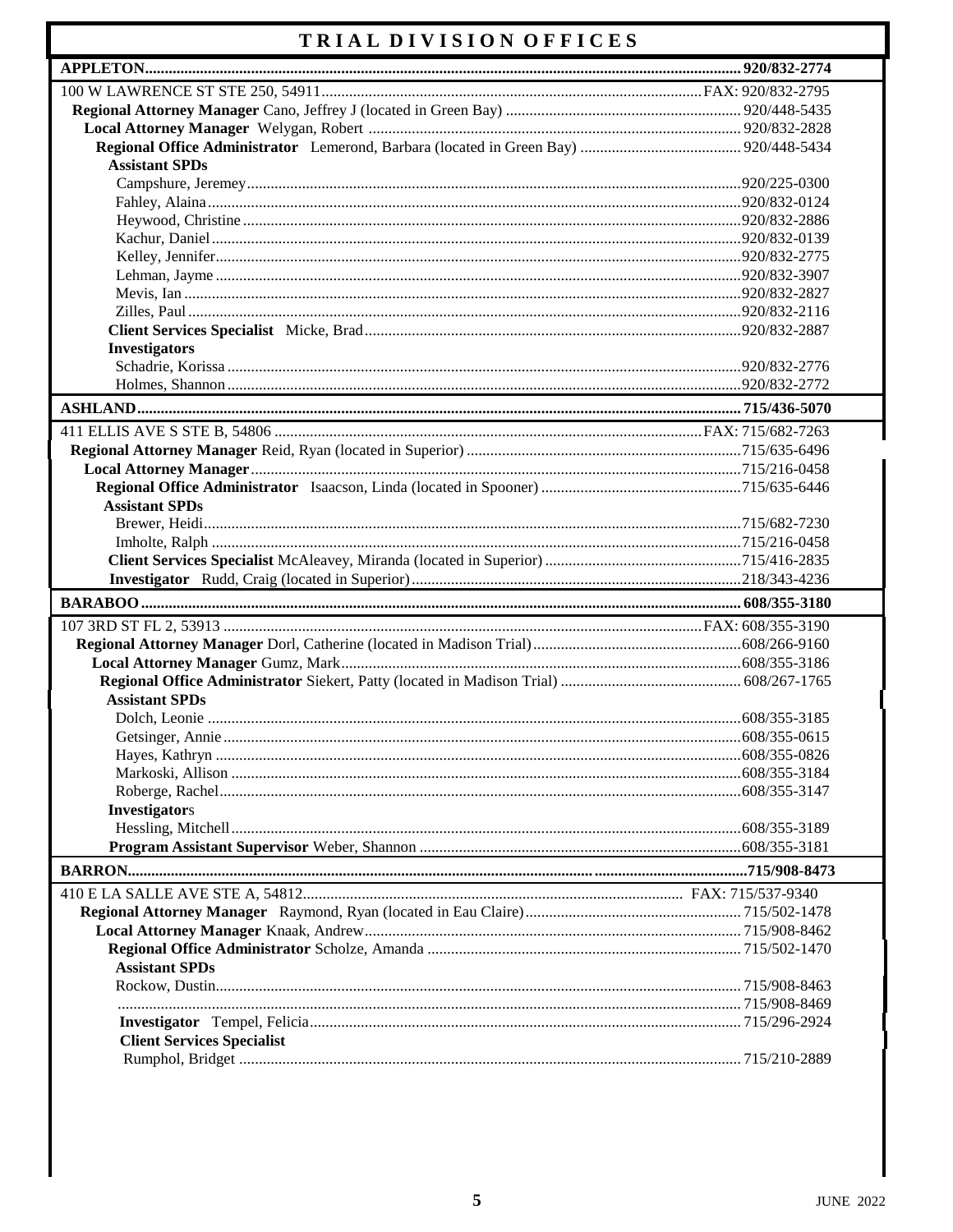| <b>Assistant SPDs</b>                                                                                                                                                                                                                               |  |
|-----------------------------------------------------------------------------------------------------------------------------------------------------------------------------------------------------------------------------------------------------|--|
|                                                                                                                                                                                                                                                     |  |
|                                                                                                                                                                                                                                                     |  |
|                                                                                                                                                                                                                                                     |  |
|                                                                                                                                                                                                                                                     |  |
|                                                                                                                                                                                                                                                     |  |
|                                                                                                                                                                                                                                                     |  |
|                                                                                                                                                                                                                                                     |  |
|                                                                                                                                                                                                                                                     |  |
|                                                                                                                                                                                                                                                     |  |
| <b>Assistant SPDs</b>                                                                                                                                                                                                                               |  |
|                                                                                                                                                                                                                                                     |  |
|                                                                                                                                                                                                                                                     |  |
|                                                                                                                                                                                                                                                     |  |
|                                                                                                                                                                                                                                                     |  |
|                                                                                                                                                                                                                                                     |  |
|                                                                                                                                                                                                                                                     |  |
|                                                                                                                                                                                                                                                     |  |
|                                                                                                                                                                                                                                                     |  |
|                                                                                                                                                                                                                                                     |  |
|                                                                                                                                                                                                                                                     |  |
|                                                                                                                                                                                                                                                     |  |
| <b>Client Services Specialist</b>                                                                                                                                                                                                                   |  |
|                                                                                                                                                                                                                                                     |  |
|                                                                                                                                                                                                                                                     |  |
|                                                                                                                                                                                                                                                     |  |
|                                                                                                                                                                                                                                                     |  |
|                                                                                                                                                                                                                                                     |  |
|                                                                                                                                                                                                                                                     |  |
|                                                                                                                                                                                                                                                     |  |
|                                                                                                                                                                                                                                                     |  |
| <b>Assistant SPDs</b>                                                                                                                                                                                                                               |  |
|                                                                                                                                                                                                                                                     |  |
|                                                                                                                                                                                                                                                     |  |
|                                                                                                                                                                                                                                                     |  |
|                                                                                                                                                                                                                                                     |  |
|                                                                                                                                                                                                                                                     |  |
|                                                                                                                                                                                                                                                     |  |
|                                                                                                                                                                                                                                                     |  |
|                                                                                                                                                                                                                                                     |  |
|                                                                                                                                                                                                                                                     |  |
| <b>Assistant SPDs</b>                                                                                                                                                                                                                               |  |
|                                                                                                                                                                                                                                                     |  |
|                                                                                                                                                                                                                                                     |  |
|                                                                                                                                                                                                                                                     |  |
|                                                                                                                                                                                                                                                     |  |
|                                                                                                                                                                                                                                                     |  |
|                                                                                                                                                                                                                                                     |  |
|                                                                                                                                                                                                                                                     |  |
| Client Services Specialist <b>must meet a construct to the Client</b> Services Specialist <b>must meet a construct to the Services</b> Specialist <b>must be a constructed by the Client</b> Services Specialist <b>must be a constructed by th</b> |  |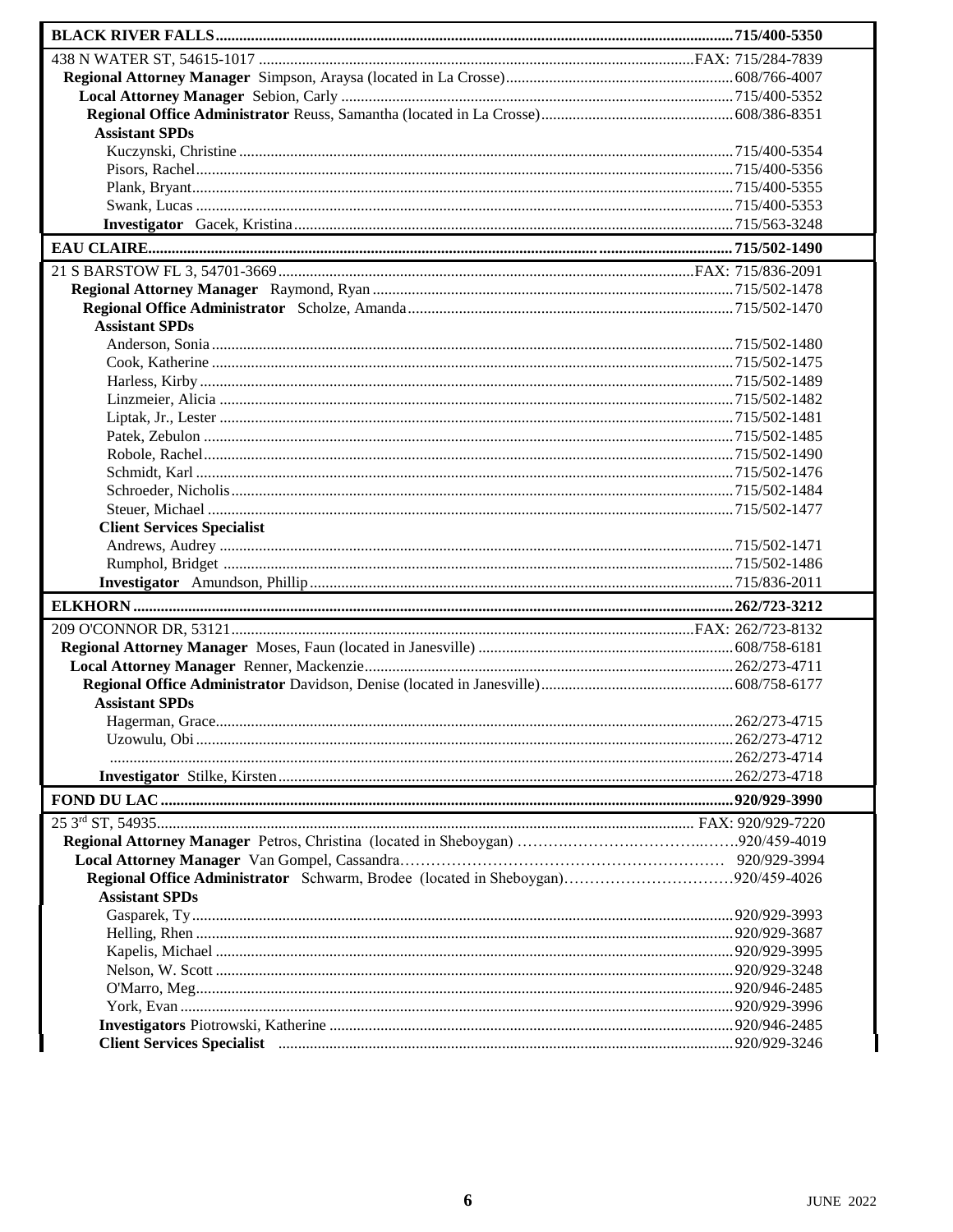| <b>Assistant SPDs</b> |  |
|-----------------------|--|
|                       |  |
|                       |  |
|                       |  |
|                       |  |
|                       |  |
|                       |  |
|                       |  |
|                       |  |
|                       |  |
|                       |  |
|                       |  |
|                       |  |
|                       |  |
|                       |  |
| <b>Investigators</b>  |  |
|                       |  |
|                       |  |
|                       |  |
|                       |  |
|                       |  |
|                       |  |
| <b>Assistant SPDs</b> |  |
|                       |  |
|                       |  |
|                       |  |
|                       |  |
|                       |  |
|                       |  |
|                       |  |
|                       |  |
|                       |  |
|                       |  |
|                       |  |
|                       |  |
|                       |  |
|                       |  |
|                       |  |
| <b>Assistant SPDs</b> |  |
|                       |  |
|                       |  |
|                       |  |
|                       |  |
|                       |  |
|                       |  |
|                       |  |
|                       |  |
|                       |  |
|                       |  |
|                       |  |
| <b>Investigators</b>  |  |
|                       |  |
|                       |  |
|                       |  |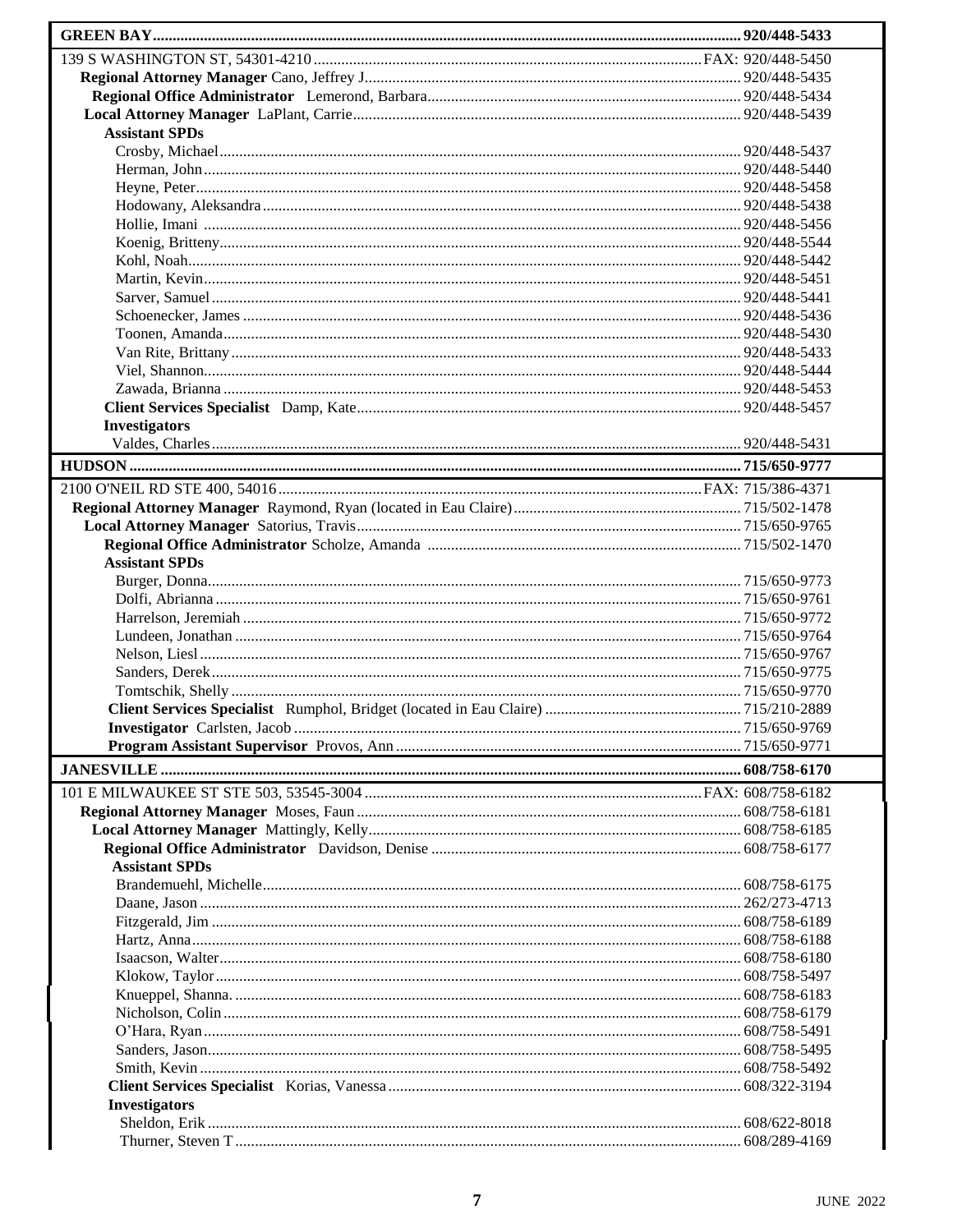| <b>Assistant SPDs</b> |  |
|-----------------------|--|
|                       |  |
|                       |  |
|                       |  |
|                       |  |
|                       |  |
|                       |  |
|                       |  |
|                       |  |
| <b>Assistant SPDs</b> |  |
|                       |  |
|                       |  |
|                       |  |
|                       |  |
|                       |  |
|                       |  |
|                       |  |
|                       |  |
|                       |  |
| <b>Assistant SPDs</b> |  |
|                       |  |
|                       |  |
|                       |  |
|                       |  |
|                       |  |
|                       |  |
|                       |  |
|                       |  |
|                       |  |
|                       |  |
|                       |  |
|                       |  |
| <b>Investigators</b>  |  |
|                       |  |
|                       |  |
|                       |  |
|                       |  |
|                       |  |
|                       |  |
| <b>Assistant SPDs</b> |  |
|                       |  |
|                       |  |
|                       |  |
|                       |  |
|                       |  |
|                       |  |
|                       |  |
|                       |  |
|                       |  |
|                       |  |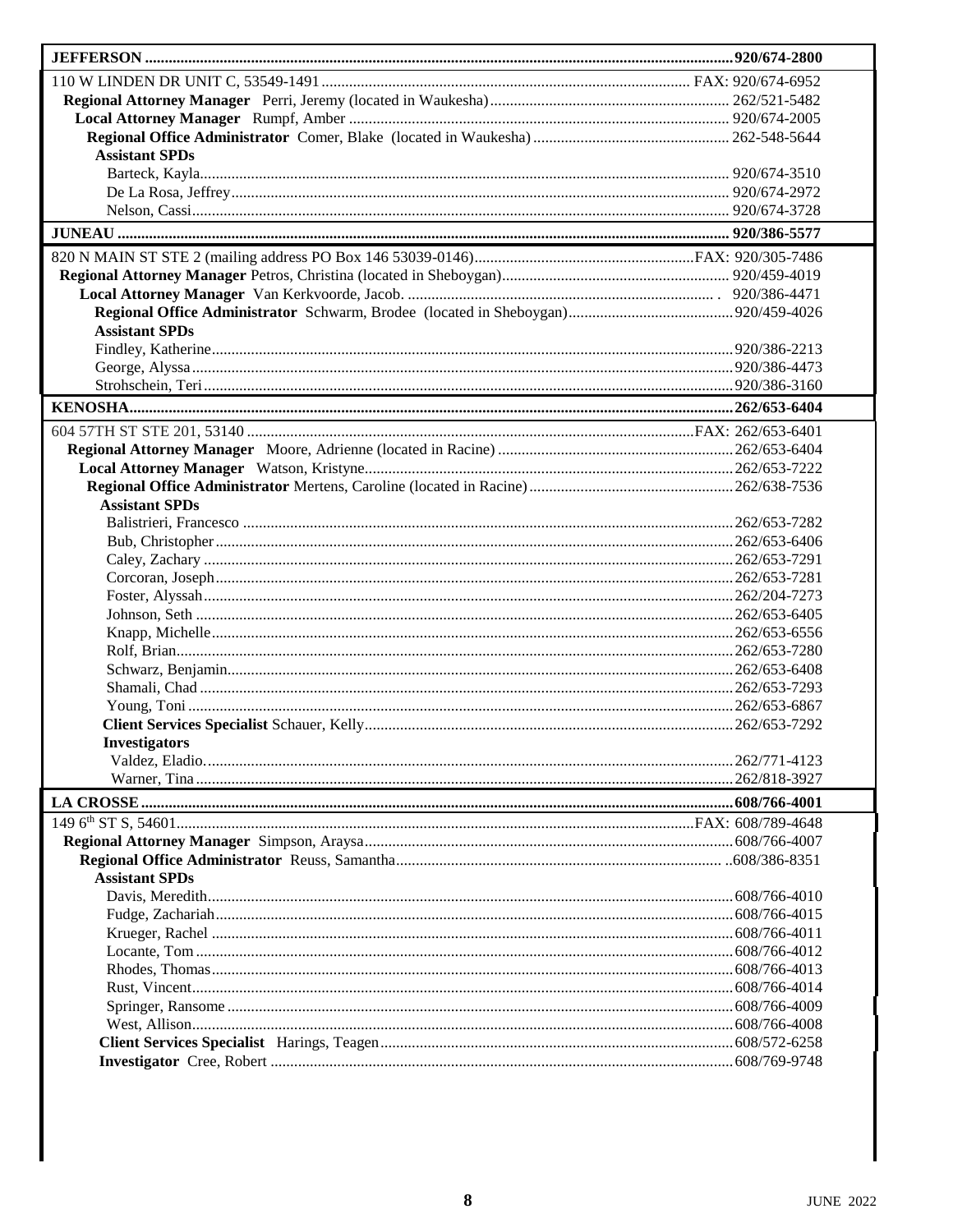| <b>Assistant SPDs</b> |  |
|-----------------------|--|
|                       |  |
|                       |  |
|                       |  |
|                       |  |
|                       |  |
|                       |  |
|                       |  |
|                       |  |
| <b>ADULT UNIT</b>     |  |
|                       |  |
| <b>Assistant SPDs</b> |  |
|                       |  |
|                       |  |
|                       |  |
|                       |  |
|                       |  |
|                       |  |
|                       |  |
|                       |  |
|                       |  |
|                       |  |
|                       |  |
|                       |  |
|                       |  |
|                       |  |
|                       |  |
|                       |  |
|                       |  |
|                       |  |
|                       |  |
|                       |  |
|                       |  |
| <b>JUVENILE UNIT</b>  |  |
|                       |  |
| <b>Assistant SPDs</b> |  |
|                       |  |
|                       |  |
|                       |  |
|                       |  |
|                       |  |
| <b>Investigators</b>  |  |
|                       |  |
|                       |  |
|                       |  |
|                       |  |
|                       |  |
|                       |  |
|                       |  |
|                       |  |
|                       |  |
| <b>Assistant SPDs</b> |  |
|                       |  |
|                       |  |
|                       |  |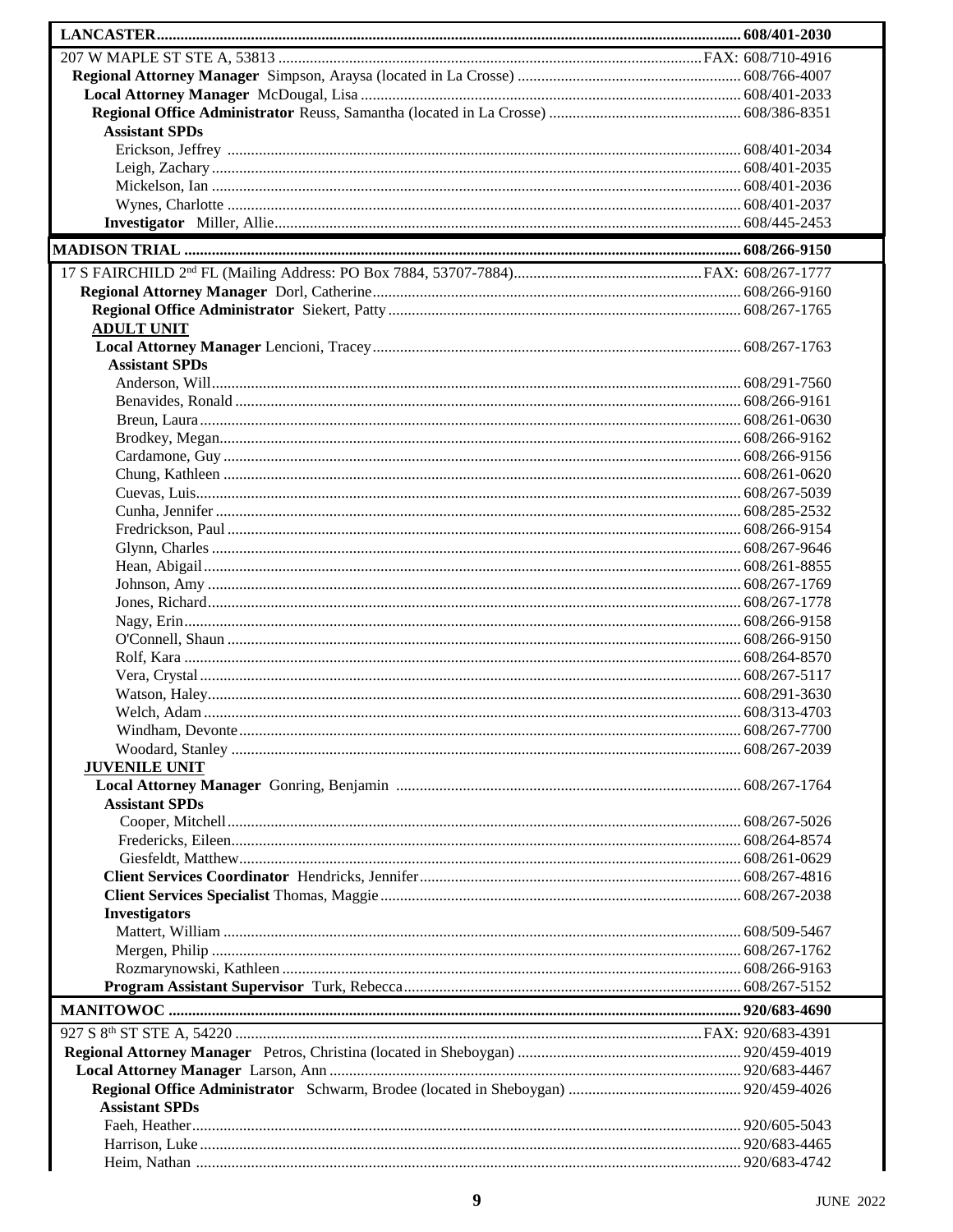| <b>Assistant SPDs</b>                       |  |
|---------------------------------------------|--|
|                                             |  |
|                                             |  |
|                                             |  |
| <b>Client Services Specialist</b>           |  |
|                                             |  |
|                                             |  |
|                                             |  |
|                                             |  |
|                                             |  |
|                                             |  |
| <b>Vel Phillips Juvenile Justice Center</b> |  |
|                                             |  |
|                                             |  |
|                                             |  |
| <b>Local Attorney Managers</b>              |  |
|                                             |  |
|                                             |  |
|                                             |  |
| <b>Assistant SPDs</b>                       |  |
|                                             |  |
|                                             |  |
|                                             |  |
|                                             |  |
|                                             |  |
|                                             |  |
|                                             |  |
|                                             |  |
|                                             |  |
|                                             |  |
|                                             |  |
|                                             |  |
|                                             |  |
|                                             |  |
|                                             |  |
|                                             |  |
| <b>Investigators</b>                        |  |
|                                             |  |
|                                             |  |
|                                             |  |
|                                             |  |
|                                             |  |
|                                             |  |
|                                             |  |
|                                             |  |
| <b>Client Services Specialists</b>          |  |
|                                             |  |
|                                             |  |
|                                             |  |
|                                             |  |
|                                             |  |
| <b>Investigators</b>                        |  |
|                                             |  |
|                                             |  |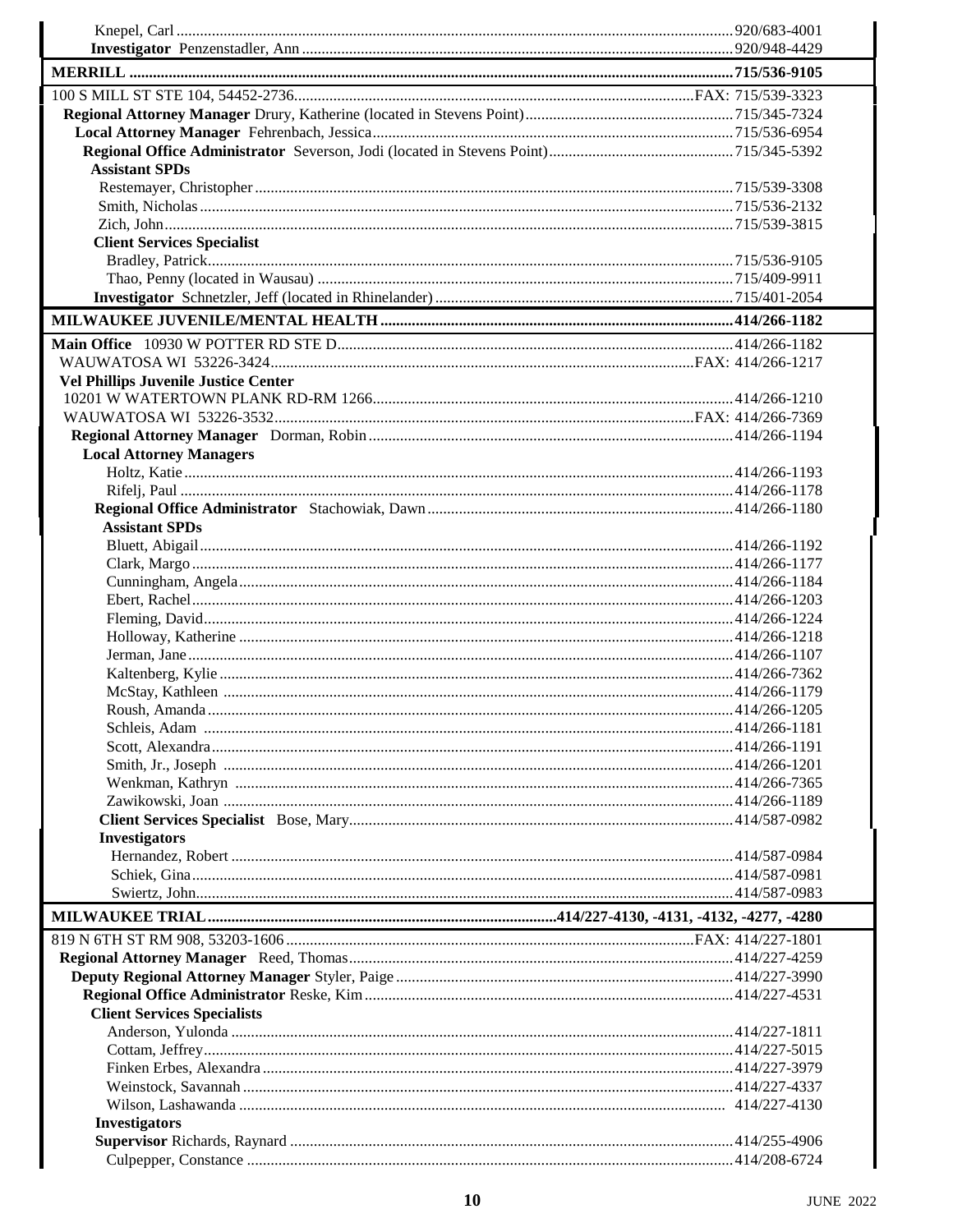| <b>Program Assistant Supervisors</b> |  |
|--------------------------------------|--|
|                                      |  |
|                                      |  |
|                                      |  |
| <b>Local Attorney Managers</b>       |  |
|                                      |  |
|                                      |  |
|                                      |  |
|                                      |  |
|                                      |  |
| <b>Assistant SPDs</b>                |  |
|                                      |  |
|                                      |  |
|                                      |  |
|                                      |  |
|                                      |  |
|                                      |  |
|                                      |  |
|                                      |  |
|                                      |  |
|                                      |  |
|                                      |  |
|                                      |  |
|                                      |  |
|                                      |  |
|                                      |  |
|                                      |  |
|                                      |  |
|                                      |  |
|                                      |  |
|                                      |  |
|                                      |  |
|                                      |  |
|                                      |  |
|                                      |  |
|                                      |  |
|                                      |  |
|                                      |  |
|                                      |  |
|                                      |  |
|                                      |  |
|                                      |  |
|                                      |  |
|                                      |  |
|                                      |  |
|                                      |  |
|                                      |  |
|                                      |  |
|                                      |  |
|                                      |  |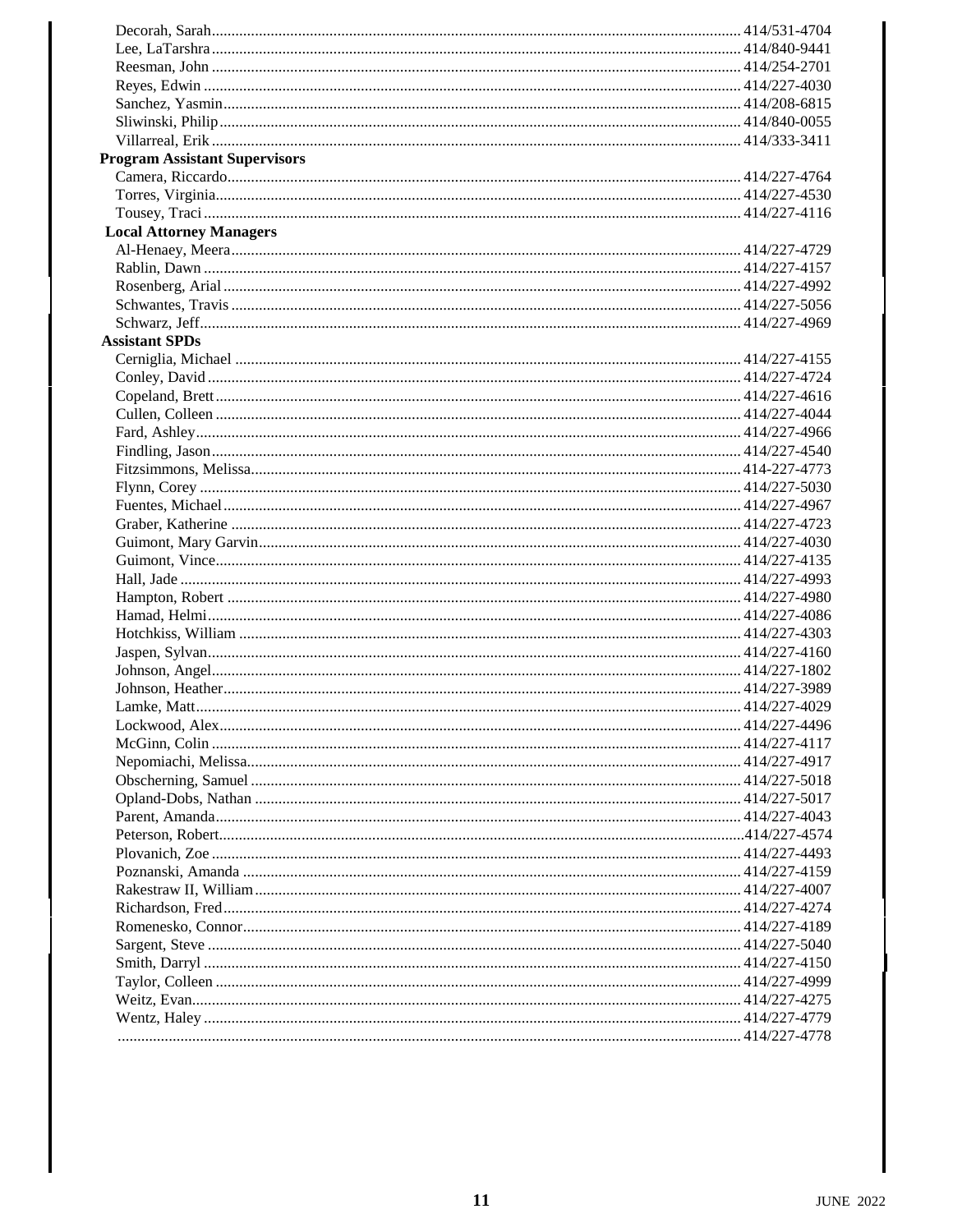| <b>Assistant SPDs</b> |  |
|-----------------------|--|
|                       |  |
|                       |  |
|                       |  |
|                       |  |
|                       |  |
|                       |  |
|                       |  |
| <b>Assistant SPDs</b> |  |
|                       |  |
|                       |  |
|                       |  |
|                       |  |
|                       |  |
|                       |  |
|                       |  |
|                       |  |
|                       |  |
|                       |  |
|                       |  |
|                       |  |
|                       |  |
|                       |  |
| <b>Assistant SPDs</b> |  |
|                       |  |
|                       |  |
|                       |  |
|                       |  |
|                       |  |
|                       |  |
|                       |  |
|                       |  |
| <b>Assistant SPDs</b> |  |
|                       |  |
|                       |  |
|                       |  |
| Investigator          |  |
|                       |  |
|                       |  |
|                       |  |
|                       |  |
|                       |  |
|                       |  |
| <b>Assistant SPDs</b> |  |
|                       |  |
|                       |  |
|                       |  |
|                       |  |
|                       |  |
|                       |  |
|                       |  |
|                       |  |
| <b>Assistant SPDs</b> |  |
|                       |  |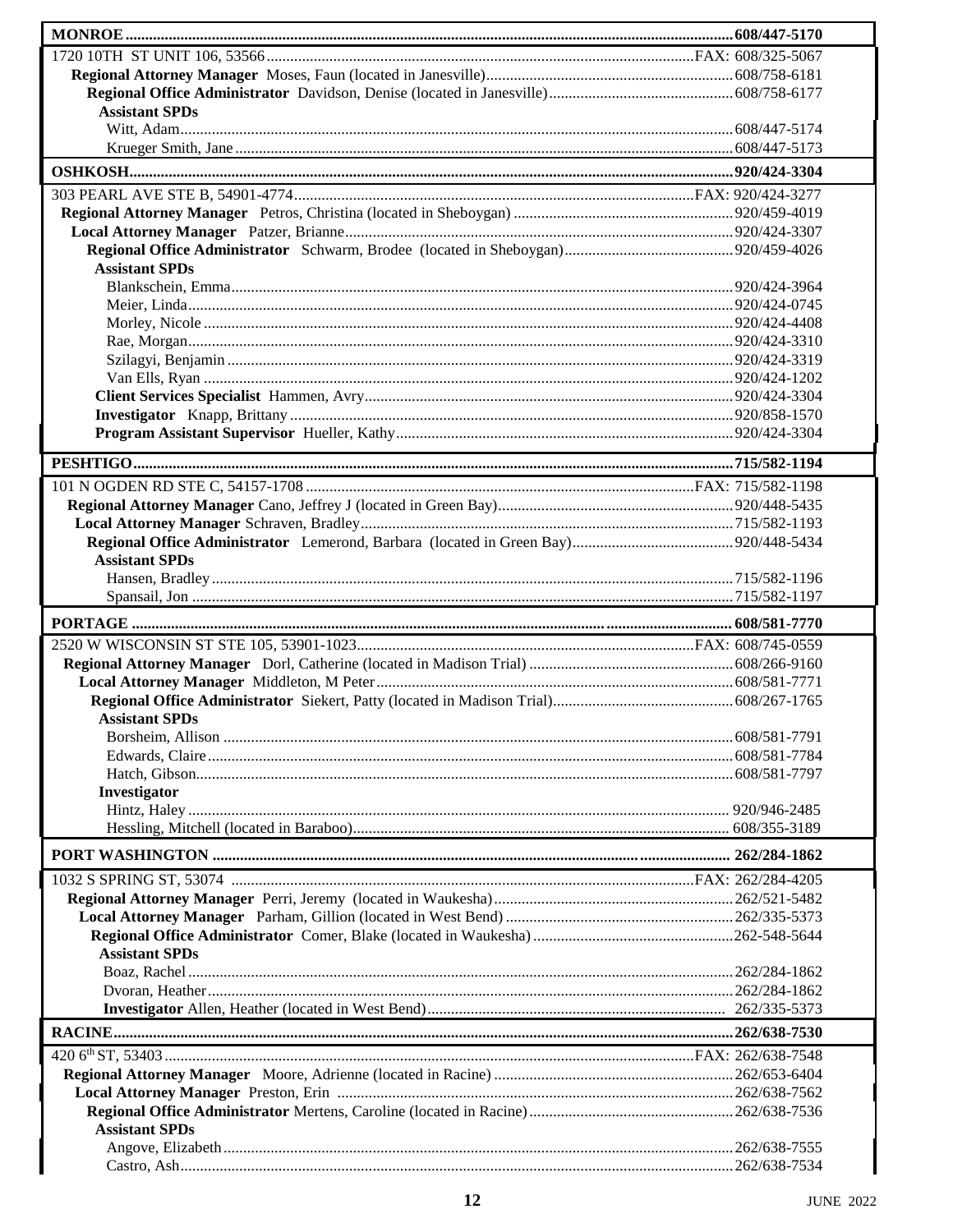| <b>Investigators</b>              |  |
|-----------------------------------|--|
|                                   |  |
|                                   |  |
|                                   |  |
|                                   |  |
|                                   |  |
|                                   |  |
|                                   |  |
|                                   |  |
| <b>Assistant SPDs</b>             |  |
|                                   |  |
|                                   |  |
|                                   |  |
| <b>Client Services Specialist</b> |  |
|                                   |  |
|                                   |  |
|                                   |  |
|                                   |  |
|                                   |  |
|                                   |  |
|                                   |  |
|                                   |  |
|                                   |  |
|                                   |  |
|                                   |  |
| <b>Assistant SPDs</b>             |  |
|                                   |  |
|                                   |  |
|                                   |  |
|                                   |  |
|                                   |  |
|                                   |  |
|                                   |  |
|                                   |  |
| <b>Assistant SPDs</b>             |  |
|                                   |  |
|                                   |  |
|                                   |  |
|                                   |  |
|                                   |  |
|                                   |  |
|                                   |  |
|                                   |  |
|                                   |  |
|                                   |  |
|                                   |  |
| <b>Assistant SPDs</b>             |  |
|                                   |  |
|                                   |  |
|                                   |  |
|                                   |  |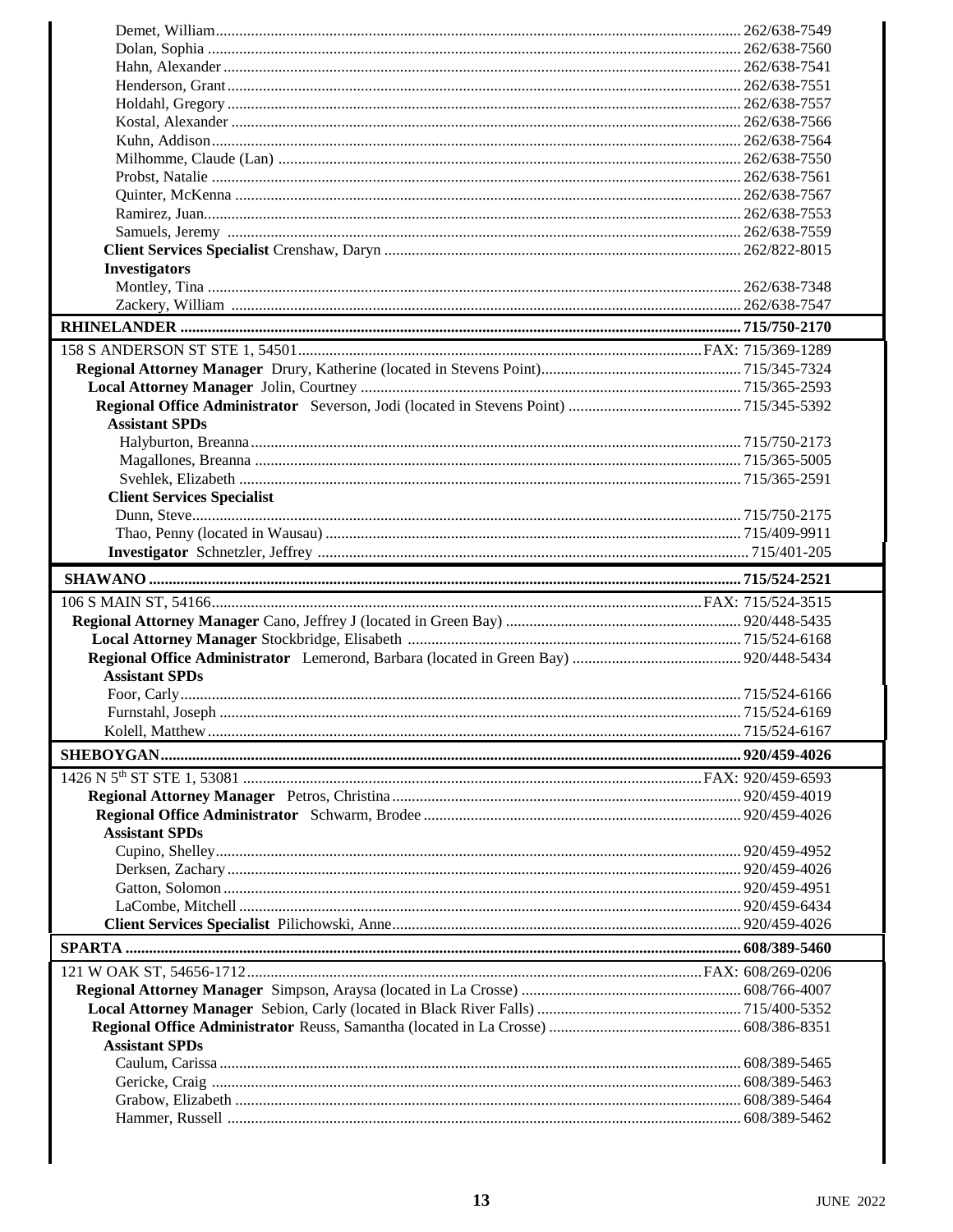| <b>Assistant SPDs</b> |  |
|-----------------------|--|
|                       |  |
|                       |  |
|                       |  |
| Investigator          |  |
|                       |  |
|                       |  |
|                       |  |
|                       |  |
|                       |  |
|                       |  |
| <b>Assistant SPDs</b> |  |
|                       |  |
|                       |  |
|                       |  |
|                       |  |
|                       |  |
|                       |  |
| <b>Investigators</b>  |  |
|                       |  |
|                       |  |
|                       |  |
|                       |  |
|                       |  |
|                       |  |
| <b>Assistant SPDs</b> |  |
|                       |  |
|                       |  |
|                       |  |
|                       |  |
|                       |  |
|                       |  |
|                       |  |
|                       |  |
|                       |  |
| <b>Assistant SPDs</b> |  |
|                       |  |
|                       |  |
|                       |  |
|                       |  |
|                       |  |
|                       |  |
|                       |  |
|                       |  |
|                       |  |
|                       |  |
|                       |  |
|                       |  |
|                       |  |
|                       |  |
| <b>Investigators</b>  |  |
|                       |  |
|                       |  |